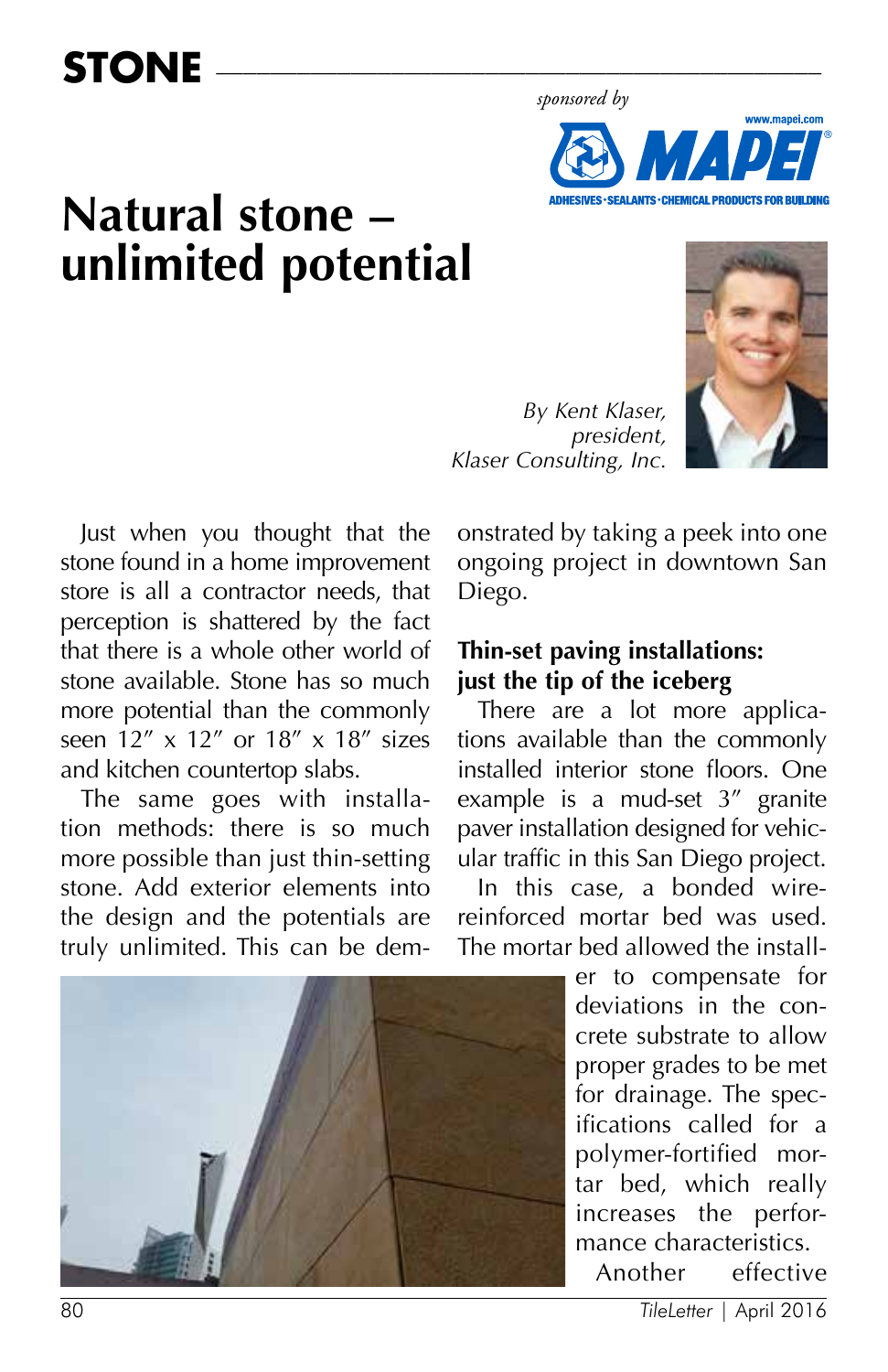

UltraCare Penetrating SB Stone, Tile & Grout Sealer is a natural-

look, solventbased, penetrating sealer that provides maximum protection against most common stains. It is safe for use on all



interior and exterior natural stone (marble, limestone, sandstone, slate, granite, travertine, etc.), unglazed porcelain and ceramic tiles, masonry, quarry tiles and cementitious grout. The product can also be used as a pre-grouting sealer.

UltraCare Penetrating SB Stone, Tile and Grout Sealer passes the Ceramic Tile of America CTIOA-T72 stain test. This testing method requires placing selected staining substances (water, white vinegar, vegetable oil, red wine, soy sauce, cola, red sports drink, hot black coffee, yellow mustard and all-purpose cleaner) on tile for four hours, open to air, and then washing them off with water and allowing the tile to sit for 24 hours. www.mapei.com

method the installer used that is not seen often was box screeding. Believe it or not, this method has been in practice long before medium-bed (or large-and-heavy-tile) mortars were being created in laboratories and is simple in approach, but effective in performance. After the stones are back buttered, they are set in boxes and filled and leveled off to offset any deviations in the thickness of the stone.

Another inventive paving example would be an amphitheater of stone stairs that were set in a semicircular layout. Dimensional stone pieces approximately 4" x 30" x 9" had to be installed on a radius such that the grout joints were a consistent width from top to bottom. The installer chose to perform all cutting themselves rather than having the fabricator cut these special shapes overseas. A template was made – not unlike the shape of a giant piece of pie – so that the pieces at the bottom stair were almost 9" shorter than the top step. The riser stones were all set in a wet-set mortar bed application, and the treads were installed by allowing the mortar bed to cure and then thin-setting the treads.

Vertical cladding is another great example of the versatility of natural stone. There are two application methods commonly used to set stone on walls, one is adhered and another is a mechanical-attachment method. Both are found on this project as different areas required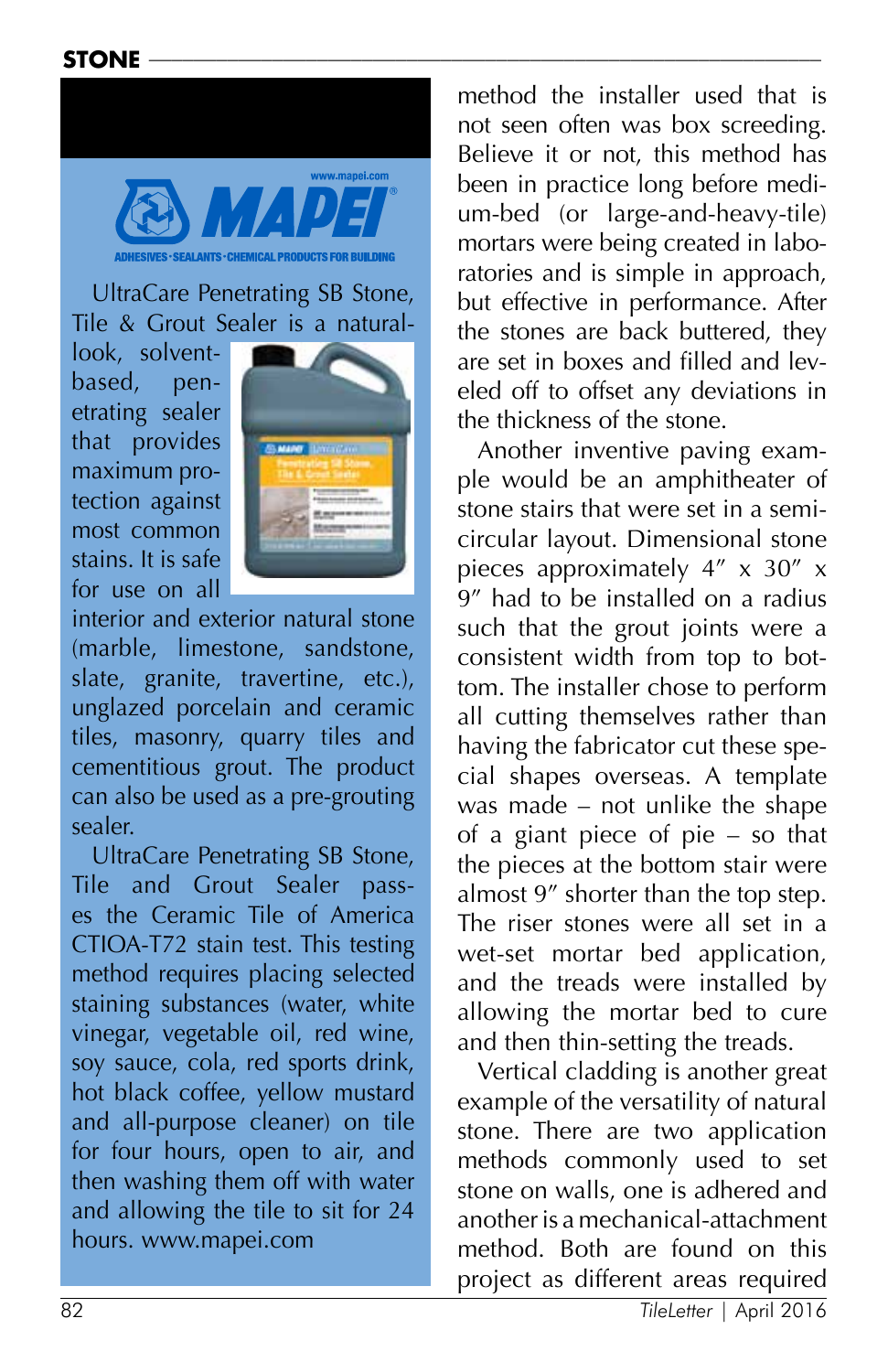## **STONE** ––––––––––––––––––––––––––––––––––––––––––––––––––––––––––––

different architectural details. The adhered stone was installed over an anti-fracture membrane and a concrete block substrate. The mechanically attached stone was installed using stainless steel clips that were bolted to the cast-inplace concrete wall substrate.



### **Different stone finishes can add dramatic effects**

Although many stone installations utilize honed and polished finishes, there are many other finishes that can be fabricated. There are varying degrees of clefted and bush-hammered finishes. There are countless chiseled looks that can be created. Some hard materials such as granite can be flamed, which leaves a textured finish.

Combined with targeted lighting, textured stone can create dramatic results. Contrasting finishes such as a bush-hammered and a grooved finish, together with the right lighting condition really shows the potential that finishes can play by creating shadows.



The mechanically attached walls in this project also used contrasting finishes to highlight the design. Here a heavily clefted horizontal band was alternated with bush-hammered stone, adding a three-dimensional feel to the surface of these walls.



There was also an outdoor shower wall that code required to have a surface that can be easily cleaned, yet a bush-hammered finish was the desired look. The solution was to have this wall honed. It ended up as another great example of using different finishes in unison to add a stunning look and feel.

## **Stone doesn't have to come in small sizes**

Move aside "large-format" 24" x